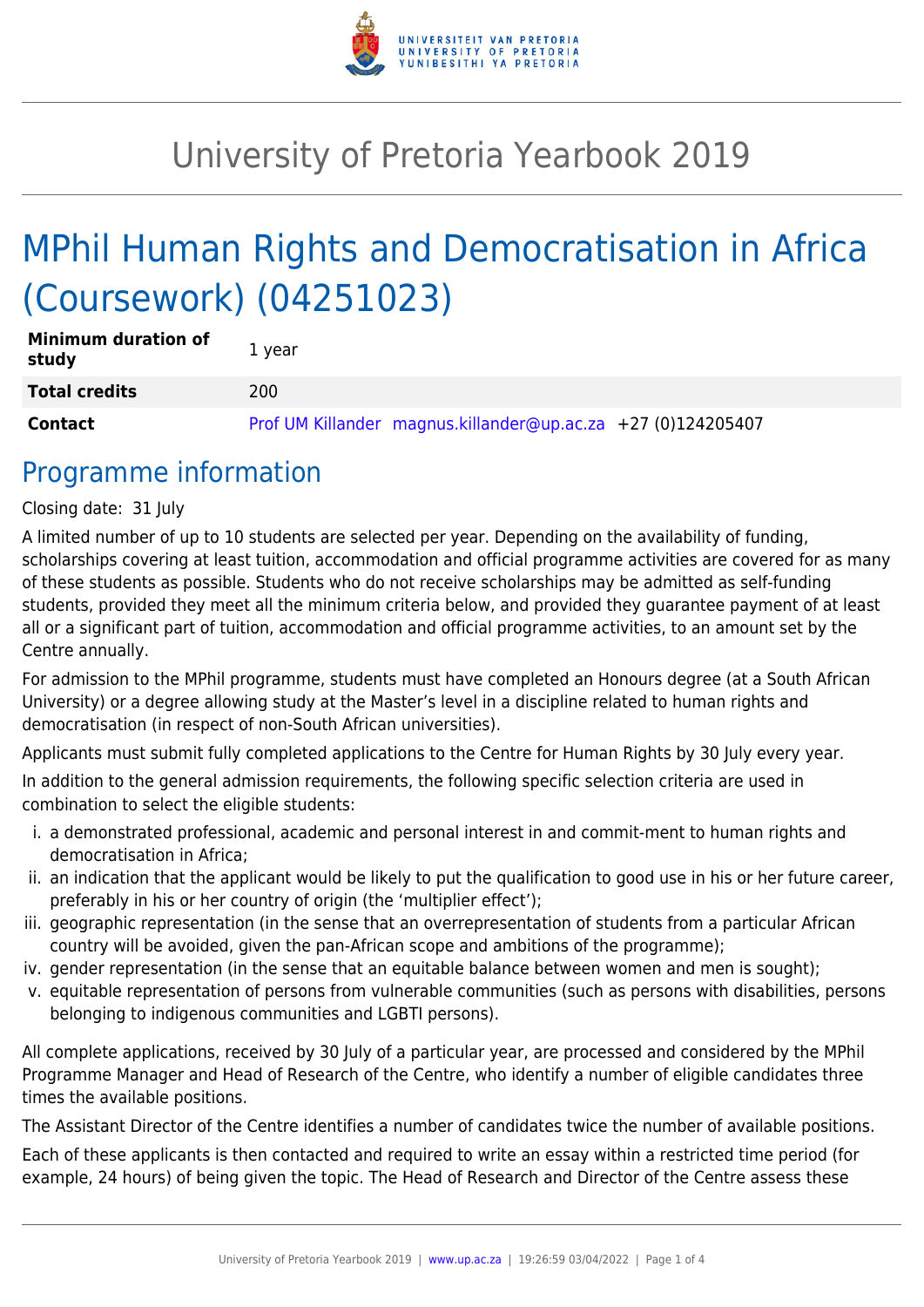

#### essays.

On the basis of all the assessments, including the essay, the Chair of the Council of Directors of the MPhil Programme, who is a representative of one of the partner faculties, scrutinises the applications and makes a recommendation on the pre-selected students.

A final selection is made by the full Admissions Committee, consisting of the Chair of the Council of Directors of the MPhil Programme (if available), the Director of the Centre for Human Rights, the Assistant Director of the Centre for Human Rights, the MPhil Programme Manager and the Head of Research, Centre for Human Rights.

#### **The curriculum will generally consist of:**

- Six modules which are compulsory and has to be completed during the first year of registration.
- A module in research methodology (NRM 801 5 credits) (this module must be completed during the first year of registration).
- A research proposal (RHP 803 5 credits). The student must submit the research proposal to the supervisor no later than the end of the first semester of the second year of registration for the degree, prior to commencing with the writing of the mini-dissertation. This period may be extended with the approval of the relevant head of department.
- A mini-dissertation. The mini-dissertation must deal with the subject content of one of the modules or a combination of the modules registered for by the student for his/her LLM/MPhil degree. Any request for an extension of the period for submission of the mini-dissertation may only be granted by the Postgraduate Committee on recommendation of the relevant head of department.

Also refer to the Postgraduate Brochure for the complete study programme as well as the [Postgraduate](http://www.up.ac.za/media/shared/10/ZP_Files/post-graduate-administrative-processes-brochures-for-the-faculty-web.zp124870.pdf) [administrative processes after registration.](http://www.up.ac.za/media/shared/10/ZP_Files/post-graduate-administrative-processes-brochures-for-the-faculty-web.zp124870.pdf)

### Admission requirements

For admission to the MPhil programme, students must have completed an Honours degree (at a South African University) or a degree allowing study at the Master's level in a discipline related to human rights and democratisation (in respect of non-South African universities).

Applicants must submit fully completed applications to the Centre for Human Rights by 30 July every year.

### Other programme-specific information

The mini-dissertation must comprise 18 000-20 000 words – including footnotes but excluding the list of contents and the bibliography. (The methodology and content of the mini-dissertation should reflect a multidisciplinary perspective on human rights.)

### Examinations and pass requirements

In the event of having failed all modules during a particular year of study, a student will only be allowed to continue with his/her studies with the consent of the Postgraduate Committee.

Although no supplementary examination will be granted with regard to LLM and MPhil modules, the General Regulations and rules apply with regard to special and ancillary examinations.

### Research information

Contact the programme coordinator: Prof M Killander.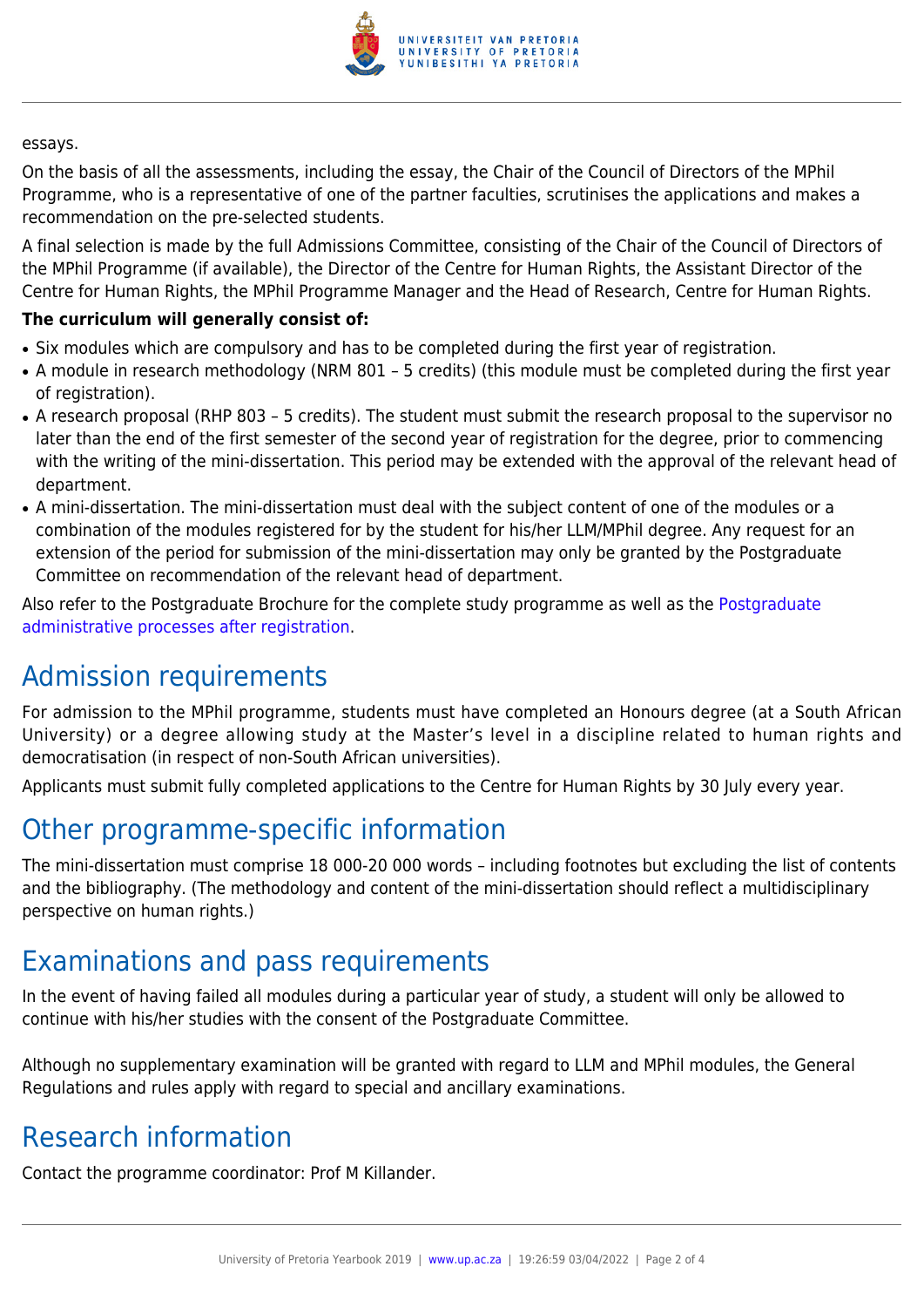

## General information

#### **Language of tuition**

The medium of instruction will be English.

#### **Re-registration for modules**

A student may not register more than twice for the same module. In order to pass a module the student must obtain a final mark of 50%.

The duration of the programme will be completed within two semesters (1 year). This study programmes is structured to allow for only one year of study.